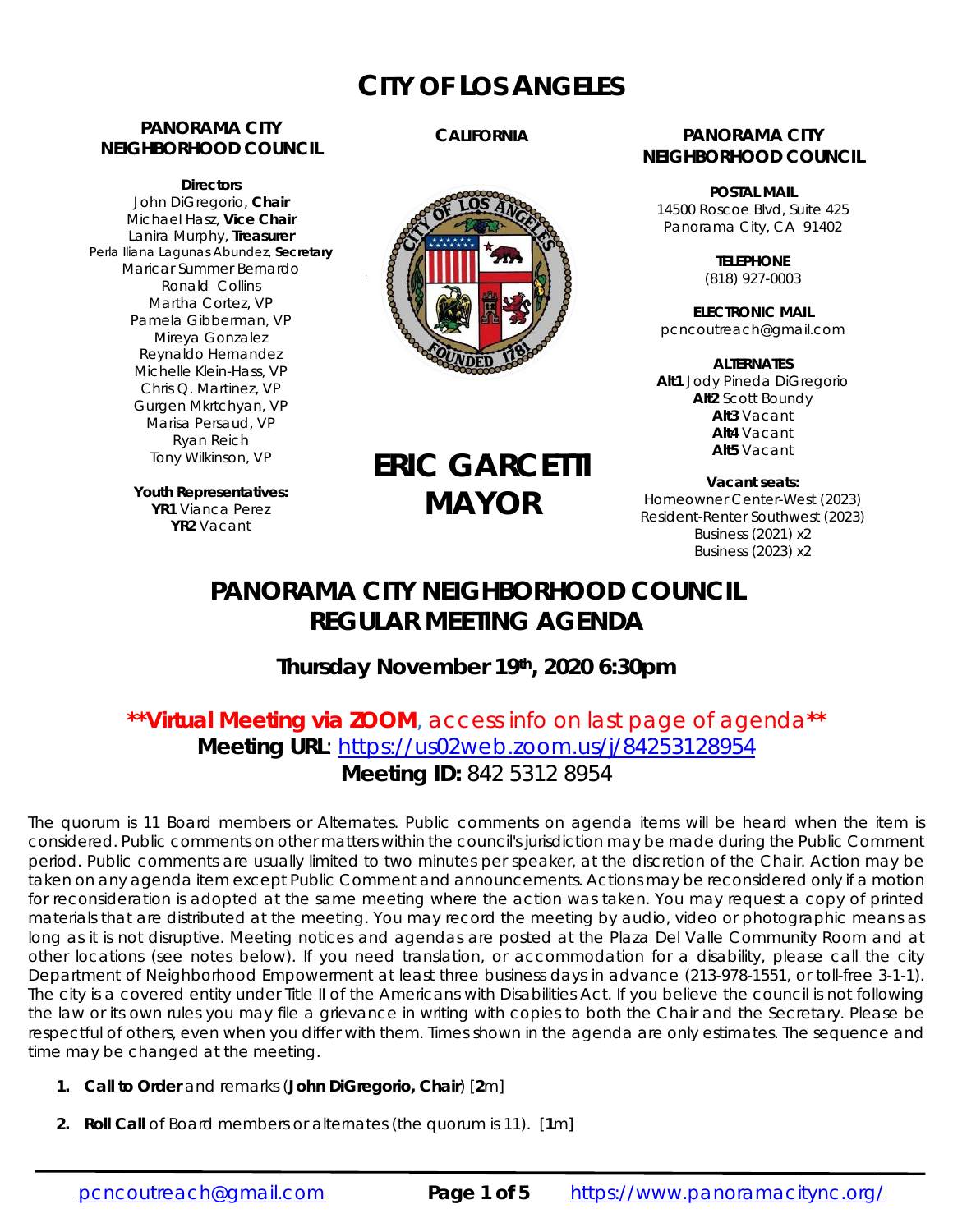

**3. Reports from LAPD & other relevant law enforcement agencies.** Senior Lead Officer Damaris Bonffil [(818) 838- 9854, mobile (818) 634-0718, 38834@lapd.online] covers Panorama City's Center-West area. Senior Lead Officer Sean Smith [(818-838-9842, mobile 818-442-3183, 35183@lapd.online)] covers Panorama City's North and Center-East districts. Senior Lead Officer Daniel Ruelas [(818) 838-9847, mobile 818-679-2082, 34435@lapd.online] is responsible for Panorama City south of Roscoe. Emergency: 911. Mission Division Front desk: 818-838-9800. Non-emergency: 877-ASKLAPD (877-275-5273)**. (10min)**

### **4. Reports from Elected Officials' field staff and other Neighborhood Agencies/Committees. (15 Min)**

# **DEPARTMENT OF NEIGHBORHOOD EMPOWERMENT**

Jasmine Elbarbary (jasmine.elbarbary@lacity.org) (818) 374-9886, Van Nuys City Hall 14410 Sylvan St. 3rd FloorLos Angeles, CA 91401 Direct Line: (818)-374-9893, Office (213)-978-1551

#### **CALIFORNIA CONGRESSIONAL DISTRICT 29**

Congressman Tony Cardenas' District Office is located at 9612 Van Nuys Blvd, #201, Panorama City, CA 91402 (818-221-3718). He is represented in Panorama City by Field Representative Lea Gonzalez, (818) 221-3718, (lea.gonzalez@mail.house.gov)

#### **LOS ANGELES CITY COUNCIL DISTRICT 6**

Andres Sandoval represents Councilwoman Nury Martinez in Panorama City (Andres.X.Sandoval@lacity.org). Area Director is Joana Reyes (Joana.Reyes@lacity.org). The district field office is located at 9300 Laurel Canyon Blvd., 2nd Floor, Sun Valley, CA 91331; 818-771-0236.

#### **LOS ANGELES CITY MAYOR'S OFFICE**

The Mayor's San Fernando Valley office is located in the Van Nuys City Hall, 14410 Sylvan Street,Van Nuys, CA 91401. Our liaison is Caroline Menjivar, M.S.W. East Valley Area Representative, Email Address: caroline.menjivar@lacity.org

#### **LOS ANGELES UNIFIED SCHOOL DISTRICT, DISTRICT 6**

Our LAUSD School Board Member is Kelly Gonez. Michael Menjivar is her Deputy Director of Community Engagement (Main (213) 241-6097 Mobile (818) 212-6887, (Michael.Menjivar@lausd.net). The District 6 office is located at 8401 Arleta Avenue, Sun Valley, CA 91352.

#### **LOS ANGELES COUNTY SUPERVISORIAL DISTRICT 3**

Supervisor Sheila Kuehl (Sheila@bos.lacounty.gov, 213-974-3333) is located at 821 Kenneth Hahn Hall of Administration, 500 West Temple Street, Los Angeles, CA 90012. Valley District Director, Benita Trujillo (818-901- 3831; btrujillo@bos.lacounty.gov), represents supervisor Kuehl locally. The San Fernando Valley District Office is located at 7555 Van Nuys Blvd, Suite 1, Van Nuys, CA 91405.

#### **CALIFORNIA ASSEMBLY DISTRICT 46**

Assemblymember Adrin Nazarian represents us in a district that runs from North Hills and Panorama City south to Studio City and the Hollywood Hills. His field office is located in the State Office Building at 6150 Van Nuys Blvd, Suite 300, Van Nuys, CA 91401. His Field Representative for Panorama City is Julissa Rodriguez, (818-376-4246) Julissa.Rodriguez@asm.ca.gov.

# **CALIFORNIA SENATE DISTRICT 18**

District 18 State Senator Bob Hertzberg maintains a field office in the State Office Building at 6150 Van Nuys Blvd., Suite 400, Van Nuys, CA 91401 (818-901-5588). His Field Deputy for Panorama City is Eveline Bravo-Ayala (evenline.bravo-ayala@sen.ca.gov). The District Director is Barri Worth Girvan (Barri.Girvan@sen.ca.gov).

#### **RECREATION AND PARKS**

Announcements and updates from our Panorama City representatives and any other neighboring Rec and Parks teams. Panorama Park Representative Oscar Cardenas (oscar.cardenas@lacity.org)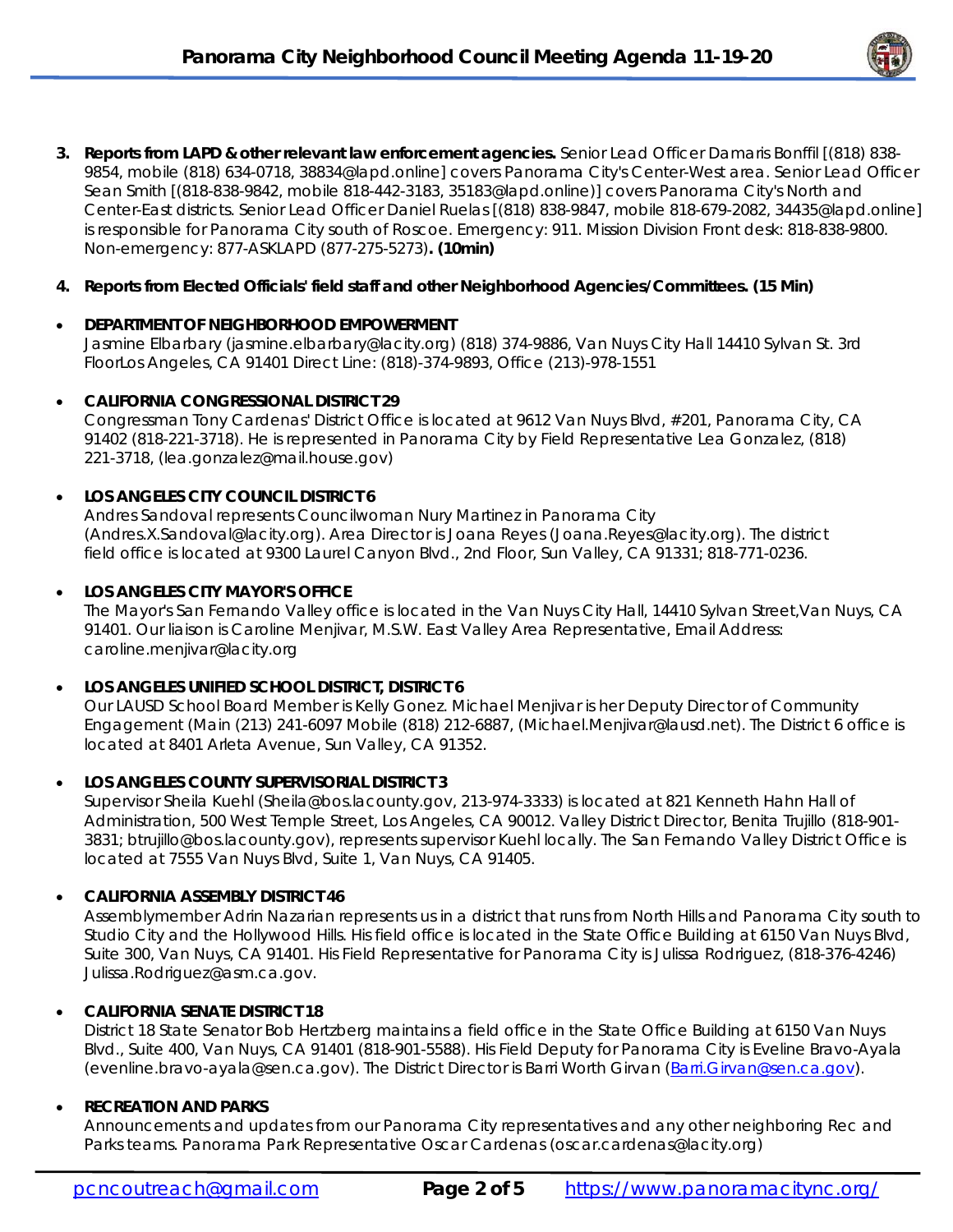

### **5. Public Comment and General Announcements**

- a. Limited from 2-5 minutes at the discretion of the presiding officer
- b. Limited to non-agenda items
- c. Speaker cards will be made available if attendance is significant
- d. **During Virtual Meetings,** use the 'raise your hand' feature to be added to the speaker queue by the Board Secretary. The Chair will recognize speakers in the order specified by the queue.
- **6. Discussion and possible action** on filing a Community Impact Statement (CIS) in support of the closure of and creation of a just transition process for gas storage facilities located within the City of Los Angeles (CF 19-0002- S196 and 20-0002-S22).
- **7. Discussion and possible action** on amending the PCNC FYE22 Budget to the following:
	- a. **\$5,000** NPGs
	- b. **\$22,000** General & Operational
	- c. **\$15,000** Community Improvement Projects **Elections**
- **8. Discussion and possible action** on approving up to **\$1000** for use in Outreach and publicizing the PCNC Elections, including recruiting potential candidates. This should include both print and online outreach.
- **9. Discussion and possible action** on approving up to **\$2500** for specific use Panorama Rec Center *Native Garden Habitat* classified as a Community Improvement Project (CIP).
- **10. Update and brief discussion** on the status of the Budget Tribunes' work with the 'NC City Services Report' a. Includes discussion and possible action on supporting the project through Board Action.
- **11. Update and brief discussion** ICON Panorama retail and housing project at the former Montgomery Ward site, which has been tied up in litigation. The addresses are 14651-14697 West Roscoe Boulevard and 8300-8406 North Cedros Avenue and 8313-8413 North Tobias Avenue, Panorama City, CA 91402
- **12. Discussion and possible action for approval of any financial statements, Monthly Expenditure Reports (MER's), or other ongoing monthly financial documents prepared by the Treasurer of Finance Chair which have not yet been approved by the Board.** 
	- a. Treasure/ Finance Chair to provide details. This item does not cover special or annual financial documents.
- **13. Discussion and possible action to approve the Board meeting's minutes for the last Board meeting and any other prior meetings not yet approved. (5 min)** 
	- a. To include October 2020 Meeting
- **14. Discussion and possible action to remove Board Members in violation of attendance policies:**  a. To include; Jody Pineda DiGregorio
- **15. Discussion and possible action to appoint any interested qualified stakeholders to any appropriate vacant board seats including Youth Representatives. (5min)**
- Candidates must present documents to the Secretary that prove their identity and a "stake" in the Neighborhood Council, as required by each seat.
- **Examples**: Driver's License, Consular Card or Student ID will prove identity. A Driver's License with a current address will also prove that a person lives within the council boundaries.
- District seats are specific to either "homeowner" or "renter". For this reason, homeowners must present a recent mortgage statement or a tax bill, and renters must present a recent rent receipt or a lease. Business seats require a business card with a local address, a Business Tax Registration Certificate, or some other indication that the person works (including volunteer work) or operates a business within the council boundaries.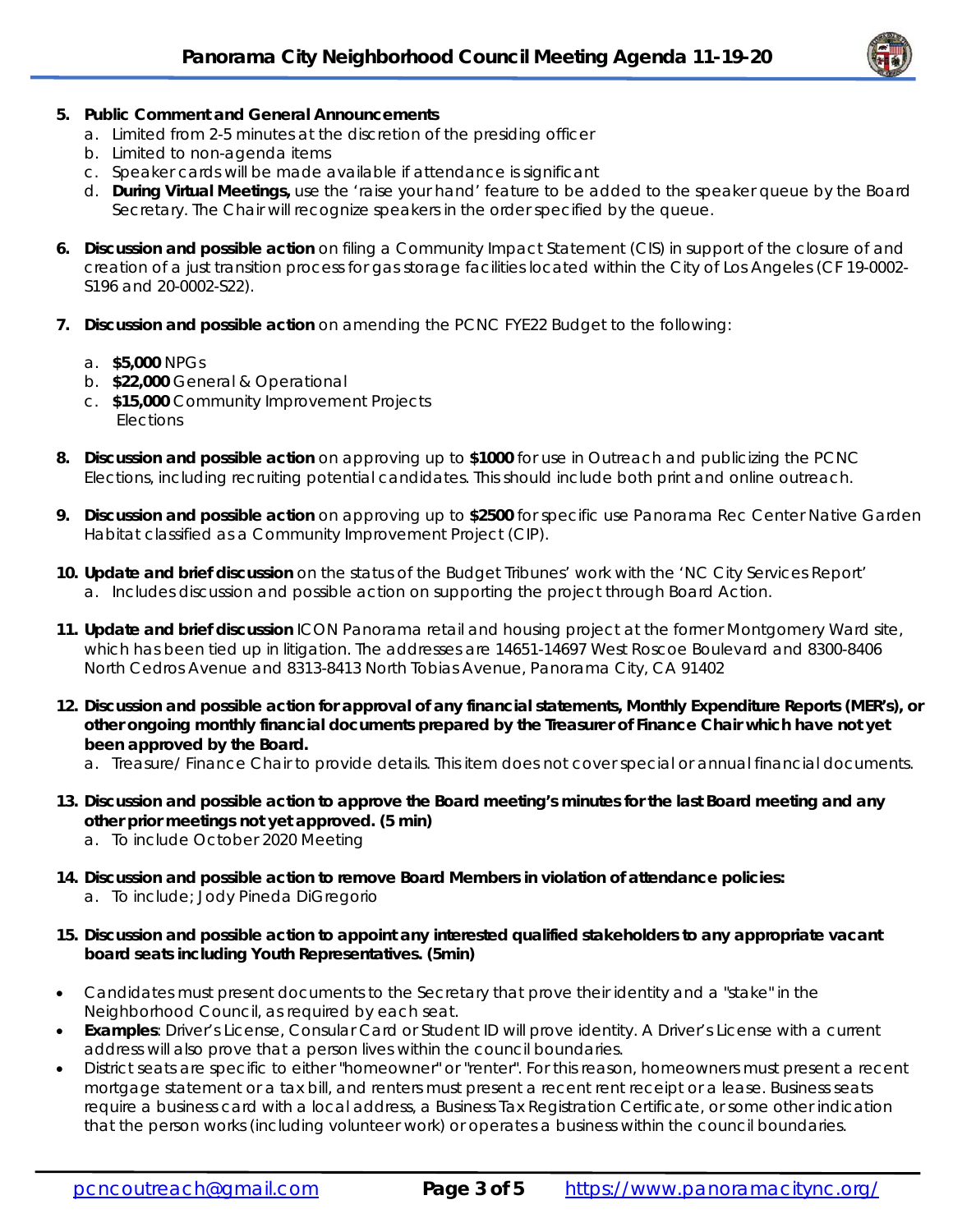

- Community Interest stakeholders (for an Unlimited At-Large seat) must provide a document that proves a substantial and ongoing interest within the boundaries, which is often evidenced by membership in a local organization. However, Community Interest stakeholders can be appointed to either of the vacant Alternate positions.) Signed letters from responsible parties can also be provided. The Secretary will determine the adequacy of the candidate's documentation.
- **No actual documents will be kept and interested stakeholders are only required to show the document for verification.**
- The council may appoint one or more Youth Representative(s) for a one-year term. A Youth Representative is not part of the voting Board. This is a position that allows youth to express opinions on council issues.
- **16. Discussion, nomination, and selection of Committees to include adding new Committee Chairs or new members to each committee. Also includes 2-minute report form each committee. The current committees are listed below. (20 min)**

| <b>Standing Committees</b>                                                 |                                                    |                                                     |                                                   |
|----------------------------------------------------------------------------|----------------------------------------------------|-----------------------------------------------------|---------------------------------------------------|
| Name                                                                       | Chair/Co-Chairs                                    | <b>Contact Email</b>                                | <b>Meeting Date/Time/Location</b>                 |
| Commerce                                                                   | Perla Iliana Lagunas<br>Abundez                    | perlita.northhills@gmail.com                        | 4 <sup>th</sup> Monday via WebX after Land<br>Use |
| Finance                                                                    | Gurgen Mkrtchyan                                   | gurgen@ympklaw.com                                  | As needed via zoom                                |
| Land Use                                                                   | <b>Tony Wilkinson</b>                              | lawilkinson@acm.org                                 | 4 <sup>th</sup> Mondays, 7pm, via WebX            |
| Outreach                                                                   | John DiGregorio                                    | johndpcnc@gmail.com                                 | 2 <sup>nd</sup> Thursdays, 6:30pm via zoom        |
| Rules                                                                      | <b>Tony Wilkinson</b>                              | lawilkinson@acm.org                                 | As needed via zoom                                |
| <b>Ad-Hoc Committees</b>                                                   |                                                    |                                                     |                                                   |
| City Life &<br>Beautification                                              | John DiGregorio<br>Perla Iliana Lagunas<br>Abundez | johndpcnc@gmail.com<br>perlita.northhills@gmail.com | First Thursdays, 7pm, via zoom                    |
| Public Safety                                                              | Martha Cortez                                      | Martha.Cortez.PCNC@gmail.com                        | 2 <sup>nd</sup> Thursdays, 6:30pm, via zoom       |
| Education                                                                  | Pamela<br>Gibberman                                | pgibberman@gmail.com                                | 4 <sup>th</sup> Mondays, 6pm, via zoom            |
| Youth                                                                      | Martha Cortez                                      | Martha.Cortez.PCNC@gmail.com                        | 2 <sup>nd</sup> Thursdays, via Zoom               |
| ~ Please contact the Chairs if interested in participating on committees ~ |                                                    |                                                     |                                                   |

#### **17. Adjournment**

**Council Process:** The council gained its official city role upon certification by the Board of Neighborhood Commissioners on March 15, 2007. Everyone who lives, works or owns real property within the boundaries of the Panorama City Neighborhood Council, or who declares a Community Interest in the area and the basis for it, is a "stakeholder". All stakeholders are members of the Council. Stakeholders elect a Board of Directors to represent them. This Board is recognized as the decision-making entity by the City of Los Angeles. The current Board was elected on April 2, 2016. While the Board is the official decision-making entity, meetings are conducted as much as possible in a town hall spirit. Committees are open to anyone with an interest in Panorama City. Panorama City's neighborhood council is much more than its Board, and it depends on public participation for its success.

**Posting Sites:** California's open meetings law, the Ralph M. Brown Act, requires that meeting notices be physically posted at a regular location 72 hours in advance for regular meetings and 24 hours in advance for special meetings. The location must be accessible to the public seven days a week, 24 hours a day. That location is the outside steel doors of the Plaza Del Valle Community Room, Building G, 8700 Van Nuys Blvd, Panorama City, CA 91402. This council is also required to follow the City of Los Angeles posting policy for Neighborhood Councils. That policy additionally requires that councils post agendas through the city's Early Notification System (ENS), post the agendas on the council's website (if one exists), and make an effort to send agendas by electronic mail (if such a list exists). This council posts agendas on its website, panoramacitync.org. This council uses the city's ENS mailing list as its agenda email list. You may sign up for the ENS agenda system at: http://lacity.org/government/Subscriptions/NeighborhoodCouncils/index.htm.

In addition to the Plaza Del Valle posting location, this council MAY post agendas at other locations within Panorama City. These may include: (1) Panorama City Branch Library, 14345 Roscoe Blvd; (2) Panorama Recreation Center, 8600 Hazeltine Avenue; (3) Sepulveda Recreation Center, 8801 Kester Avenue; and (4) Casa Esperanza, 14705 Blythe Street.

In addition to the ENS agenda list, this council MAY include agendas in its occasional informational emails. You can subscribe to the council's informational email list by sending your request to 'info@panoramacitync.org'. You can also sign up on the council's website. In order to respect our stakeholders' inboxes, messages to the informational email list will be sent at most once or twice a month. *The only way to assure that you will receive emailed agendas is through the ENS list.* 

Americans with Disabilities Act (ADA): As a covered entity under Title II of the Americans with Disabilities Act, the City of Los Angeles does not